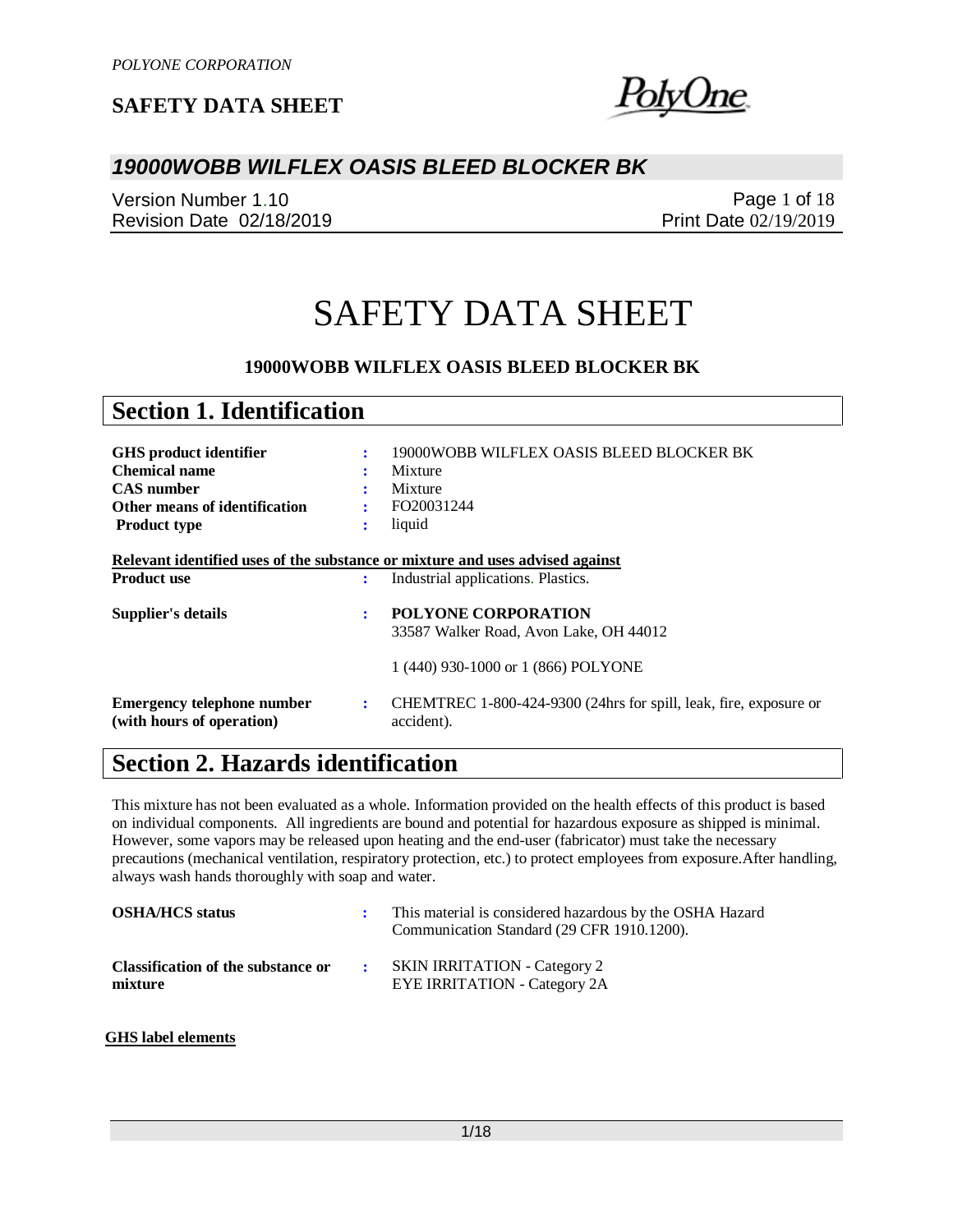

## *19000WOBB WILFLEX OASIS BLEED BLOCKER BK*

|                          | Page 2 of $18$        |
|--------------------------|-----------------------|
| Revision Date 02/18/2019 | Print Date 02/19/2019 |

| <b>Hazard</b> pictograms           | $\ddot{\cdot}$ |                                                                                                                                                                                                                                                                                                                                                               |
|------------------------------------|----------------|---------------------------------------------------------------------------------------------------------------------------------------------------------------------------------------------------------------------------------------------------------------------------------------------------------------------------------------------------------------|
| <b>Signal word</b>                 |                | Warning                                                                                                                                                                                                                                                                                                                                                       |
| <b>Hazard statements</b>           | ÷              | Causes serious eye irritation.<br>Causes skin irritation.                                                                                                                                                                                                                                                                                                     |
| <b>Precautionary statements</b>    |                |                                                                                                                                                                                                                                                                                                                                                               |
| <b>General</b>                     | :              | Not applicable.                                                                                                                                                                                                                                                                                                                                               |
| <b>Prevention</b>                  | ÷              | Wear protective gloves. Wear eye or face protection. Wash hands<br>thoroughly after handling.                                                                                                                                                                                                                                                                 |
| <b>Response</b>                    | ÷              | IF ON SKIN: Wash with plenty of soap and water. Take off<br>contaminated clothing and wash it before reuse. If skin irritation<br>occurs: Get medical attention. IF IN EYES: Rinse cautiously with<br>water for several minutes. Remove contact lenses, if present and easy<br>to do. Continue rinsing. If eye irritation persists: Get medical<br>attention. |
| <b>Storage</b>                     | :              | Not applicable.                                                                                                                                                                                                                                                                                                                                               |
| <b>Disposal</b>                    |                | Not applicable.                                                                                                                                                                                                                                                                                                                                               |
| <b>Supplemental label elements</b> |                | None known.                                                                                                                                                                                                                                                                                                                                                   |
| Hazards not otherwise classified   | ÷              | None known.                                                                                                                                                                                                                                                                                                                                                   |

# **Section 3. Composition/information on ingredients**

| Substance/mixture             | $\therefore$ Mixture |
|-------------------------------|----------------------|
| <b>Chemical name</b>          | $\cdot$ Mixture      |
| Other means of identification | FO20031244           |

#### **CAS number/other identifiers**

| <b>Ingredient name</b>                      | $\frac{6}{6}$ | <b>CAS</b> number |
|---------------------------------------------|---------------|-------------------|
| 1,2-Propanediol                             | $5 - 10$      | $57 - 55 - 6$     |
|                                             |               |                   |
| Distillates (petroleum), hydrotreated light | $5 - 10$      | 64742-47-8        |
|                                             |               |                   |
| Urea                                        | $3 - 5$       | $57-13-6$         |
|                                             |               |                   |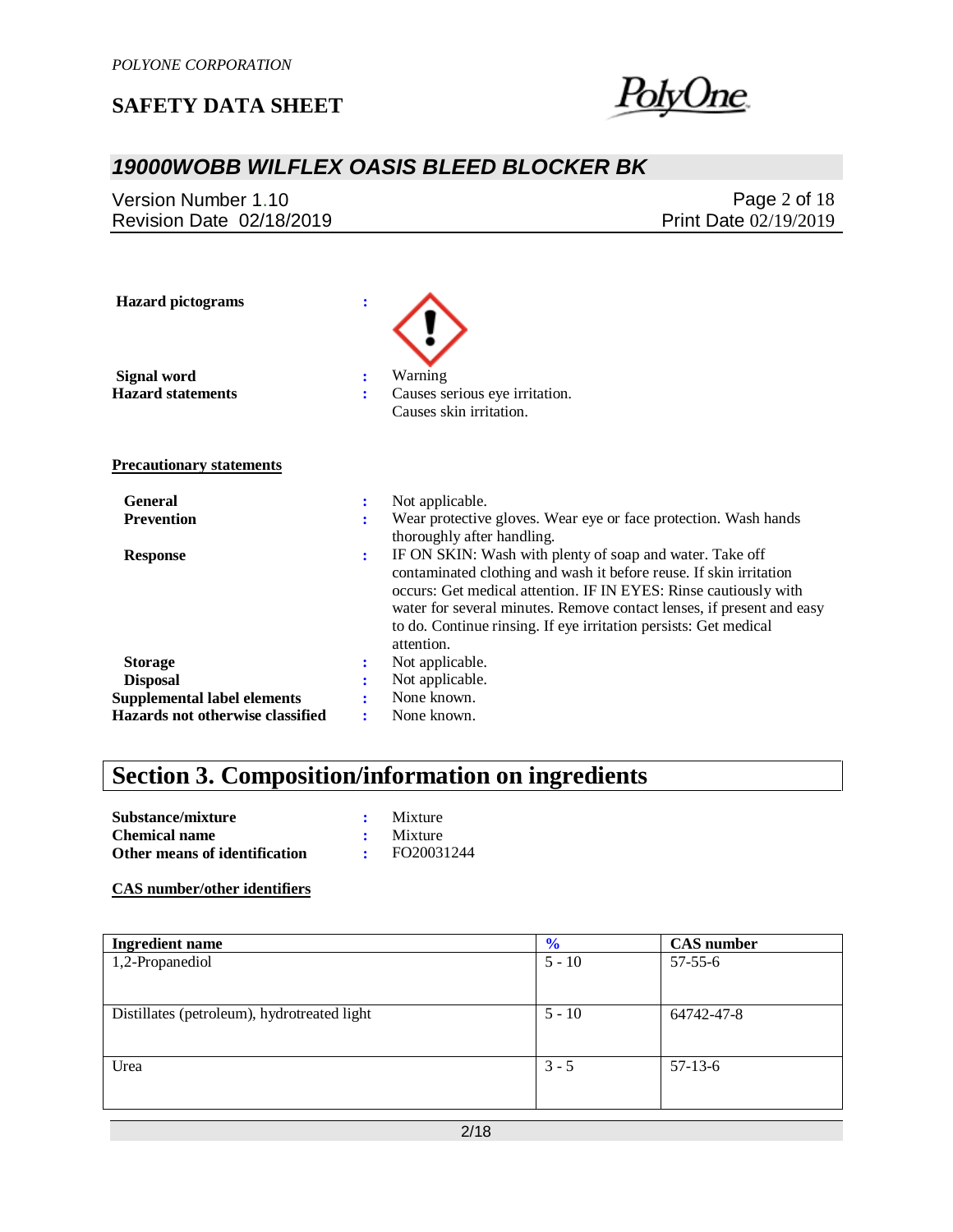

## *19000WOBB WILFLEX OASIS BLEED BLOCKER BK*

Version Number 1.10 Revision Date 02/18/2019

Page 3 of 18 Print Date 02/19/2019

| Paraffin waxes and Hydrocarbon waxes | 8002-74-2 |
|--------------------------------------|-----------|
|                                      |           |

Any concentration shown as a range is to protect confidentiality or is due to batch variation.

**There are no additional ingredients present which, within the current knowledge of the supplier and in the concentrations applicable, are classified as hazardous to health or the environment and hence require reporting in this section.**

**Occupational exposure limits, if available, are listed in Section 8.**

### **Section 4. First aid measures**

**Description of necessary first aid measures**

| <b>Eye contact</b>  | ÷  | Immediately flush eyes with plenty of water, occasionally lifting the<br>upper and lower eyelids. Check for and remove any contact lenses.<br>Continue to rinse for at least 10 minutes. Get medical attention.                                                                                                                                                                                                                                                                                                                                                                                                                                                                                                                                                                                                                  |
|---------------------|----|----------------------------------------------------------------------------------------------------------------------------------------------------------------------------------------------------------------------------------------------------------------------------------------------------------------------------------------------------------------------------------------------------------------------------------------------------------------------------------------------------------------------------------------------------------------------------------------------------------------------------------------------------------------------------------------------------------------------------------------------------------------------------------------------------------------------------------|
| <b>Inhalation</b>   | ÷  | Remove victim to fresh air and keep at rest in a position comfortable<br>for breathing. If not breathing, if breathing is irregular or if respiratory<br>arrest occurs, provide artificial respiration or oxygen by trained<br>personnel. It may be dangerous to the person providing aid to give<br>mouth-to-mouth resuscitation. Get medical attention if adverse health<br>effects persist or are severe. If unconscious, place in recovery position<br>and get medical attention immediately. Maintain an open airway.<br>Loosen tight clothing such as a collar, tie, belt or waistband. In case of<br>inhalation of decomposition products in a fire, symptoms may be<br>delayed. The exposed person may need to be kept under medical<br>surveillance for 48 hours.                                                       |
| <b>Skin contact</b> | ÷  | Flush contaminated skin with plenty of water. Remove contaminated<br>clothing and shoes. Continue to rinse for at least 10 minutes. Get<br>medical attention. Wash clothing before reuse. Clean shoes thoroughly<br>before reuse.                                                                                                                                                                                                                                                                                                                                                                                                                                                                                                                                                                                                |
| <b>Ingestion</b>    | ۰. | Wash out mouth with water. Remove dentures if any. Remove victim<br>to fresh air and keep at rest in a position comfortable for breathing. If<br>material has been swallowed and the exposed person is conscious,<br>give small quantities of water to drink. Stop if the exposed person<br>feels sick as vomiting may be dangerous. Do not induce vomiting<br>unless directed to do so by medical personnel. If vomiting occurs, the<br>head should be kept low so that vomit does not enter the lungs. Get<br>medical attention if adverse health effects persist or are severe. Never<br>give anything by mouth to an unconscious person. If unconscious,<br>place in recovery position and get medical attention immediately.<br>Maintain an open airway. Loosen tight clothing such as a collar, tie,<br>belt or waistband. |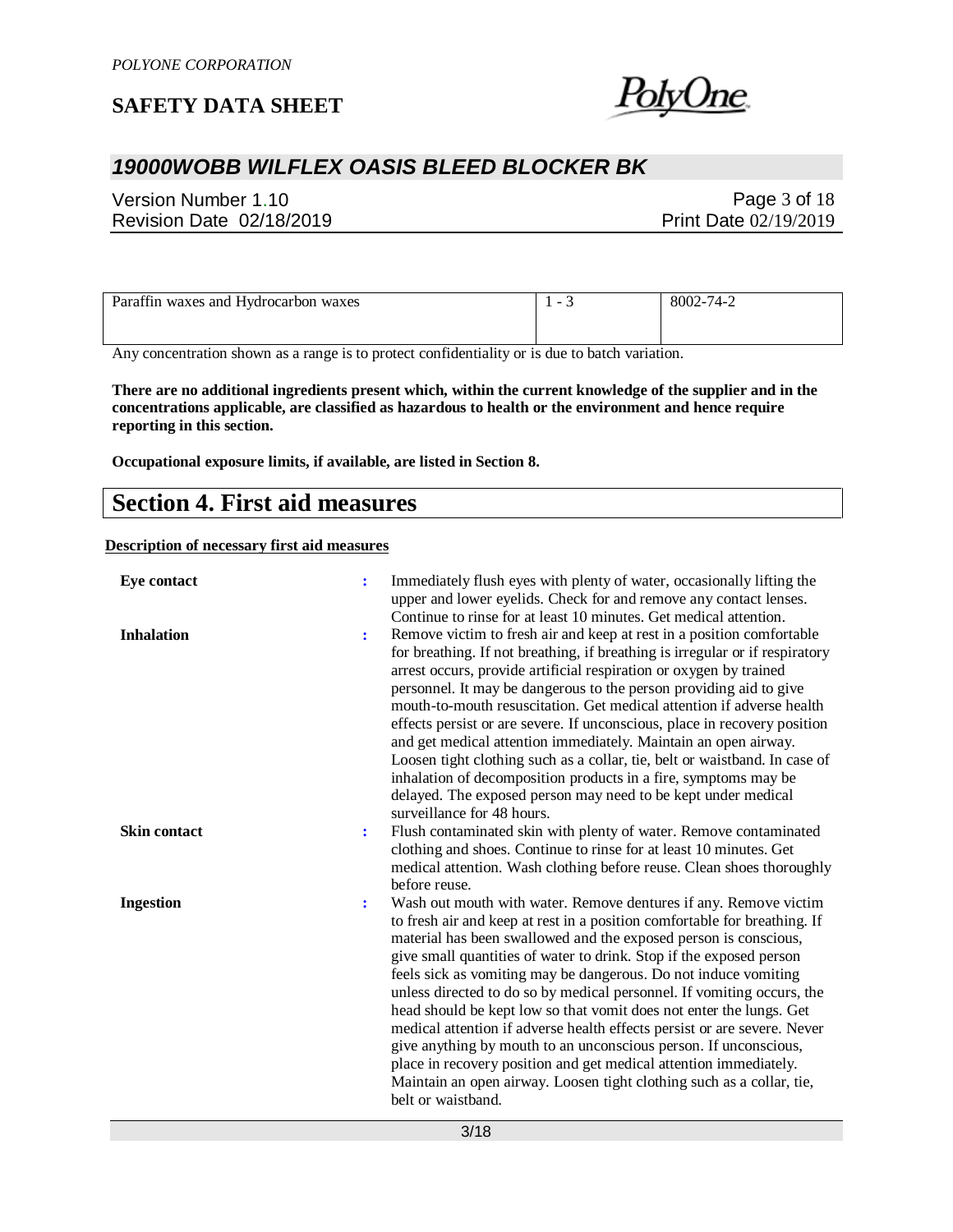

## *19000WOBB WILFLEX OASIS BLEED BLOCKER BK*

Version Number 1.10 Revision Date 02/18/2019

Page 4 of 18 Print Date 02/19/2019

#### **Most important symptoms/effects, acute and delayed**

#### **Potential acute health effects**

| <b>Eye contact</b>                | Causes serious eye irritation.                                                                                                                                                      |
|-----------------------------------|-------------------------------------------------------------------------------------------------------------------------------------------------------------------------------------|
| <b>Inhalation</b>                 | No known significant effects or critical hazards.                                                                                                                                   |
| <b>Skin contact</b>               | Causes skin irritation.<br>÷                                                                                                                                                        |
| <b>Ingestion</b>                  | No known significant effects or critical hazards.<br>÷                                                                                                                              |
| Over-exposure signs/symptoms      |                                                                                                                                                                                     |
| Eye contact                       | Adverse symptoms may include the following:<br>÷<br>pain or irritation<br>watering<br>redness                                                                                       |
| <b>Inhalation</b>                 | No specific data.<br>:                                                                                                                                                              |
| <b>Skin contact</b>               | Adverse symptoms may include the following:<br>÷                                                                                                                                    |
|                                   | irritation                                                                                                                                                                          |
|                                   | redness                                                                                                                                                                             |
| <b>Ingestion</b>                  | No specific data.                                                                                                                                                                   |
|                                   | Indication of immediate medical attention and special treatment needed, if necessary                                                                                                |
| Notes to physician                | In case of inhalation of decomposition products in a fire, symptoms<br>÷<br>may be delayed. The exposed person may need to be kept under<br>medical surveillance for 48 hours.      |
| <b>Specific treatments</b>        | No specific treatment.<br>÷                                                                                                                                                         |
| <b>Protection of first-aiders</b> | No action shall be taken involving any personal risk or without<br>÷<br>suitable training. It may be dangerous to the person providing aid to<br>give mouth-to-mouth resuscitation. |

**See toxicological information (Section 11)**

## **Section 5. Firefighting measures**

#### **Extinguishing media**

| Suitable extinguishing media<br>Unsuitable extinguishing media | In case of fire, use water spray (fog), foam, dry chemical or $CO2$ .<br>None known.   |
|----------------------------------------------------------------|----------------------------------------------------------------------------------------|
| Specific hazards arising from the<br>chemical                  | In a fire or if heated, a pressure increase will occur and the container<br>may burst. |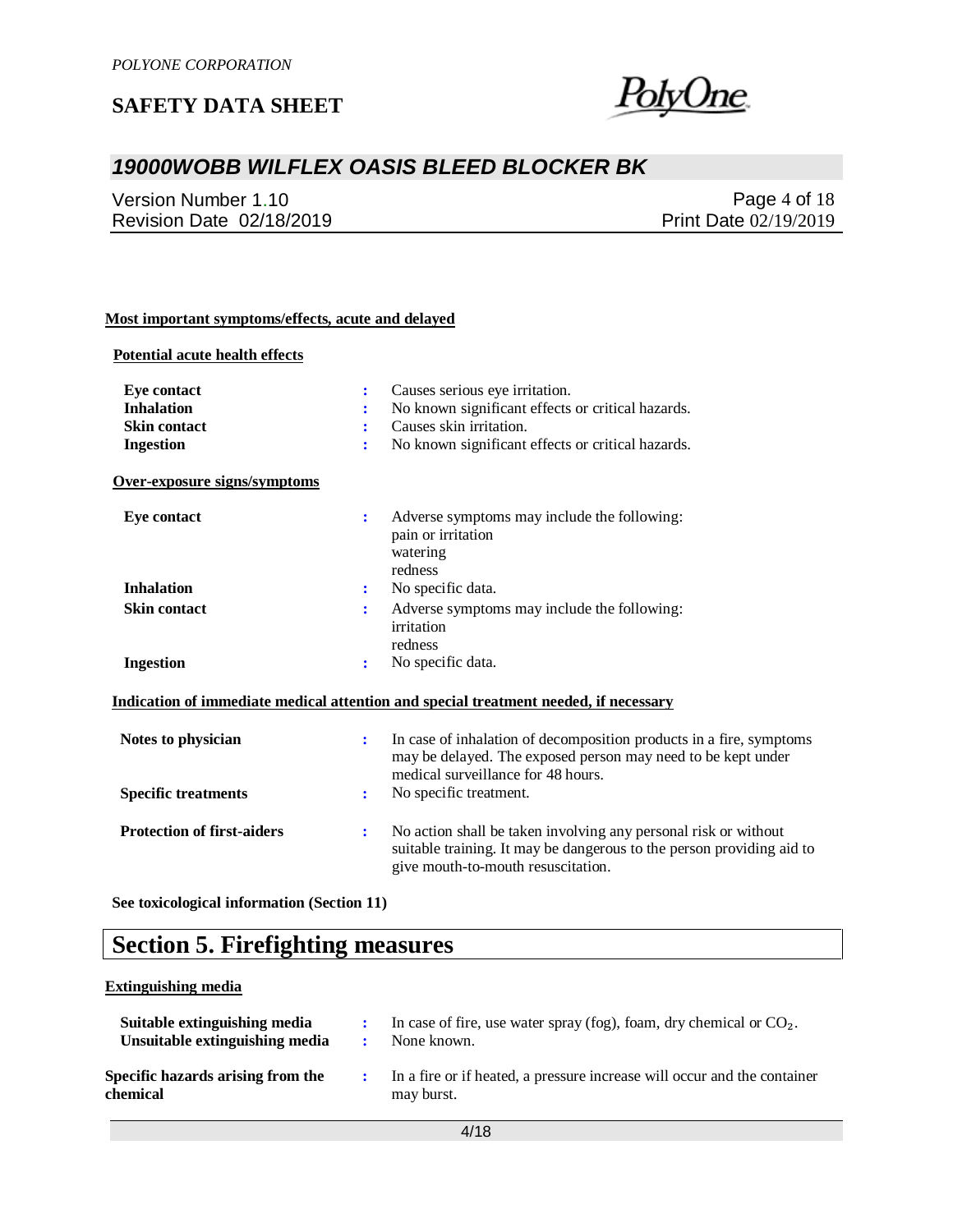

## *19000WOBB WILFLEX OASIS BLEED BLOCKER BK*

| Version Number 1.10      | Page 5 of $18$               |
|--------------------------|------------------------------|
| Revision Date 02/18/2019 | <b>Print Date 02/19/2019</b> |
|                          |                              |

| <b>Hazardous</b> thermal<br>decomposition products      |   | Decomposition products may include the following materials:<br>carbon dioxide<br>carbon monoxide<br>nitrogen oxides<br>sulfur oxides<br>metal oxide/oxides                                        |
|---------------------------------------------------------|---|---------------------------------------------------------------------------------------------------------------------------------------------------------------------------------------------------|
| <b>Special protective actions for fire-</b><br>fighters |   | Promptly isolate the scene by removing all persons from the vicinity<br>of the incident if there is a fire. No action shall be taken involving any<br>personal risk or without suitable training. |
| Special protective equipment for<br>fire-fighters       | ÷ | Fire-fighters should wear appropriate protective equipment and self-<br>contained breathing apparatus (SCBA) with a full face-piece operated<br>in positive pressure mode.                        |

## **Section 6. Accidental release measures**

### **Personal precautions, protective equipment and emergency procedures**

| For non-emergency personnel                                                               | ÷      | No action shall be taken involving any personal risk or without<br>suitable training. Evacuate surrounding areas. Keep unnecessary and<br>unprotected personnel from entering. Do not touch or walk through<br>spilled material. Avoid breathing vapor or mist. Provide adequate<br>ventilation. Wear appropriate respirator when ventilation is<br>inadequate. Put on appropriate personal protective equipment. |
|-------------------------------------------------------------------------------------------|--------|-------------------------------------------------------------------------------------------------------------------------------------------------------------------------------------------------------------------------------------------------------------------------------------------------------------------------------------------------------------------------------------------------------------------|
| For emergency responders                                                                  | ÷      | If specialized clothing is required to deal with the spillage, take note<br>of any information in Section 8 on suitable and unsuitable materials.<br>See also the information in "For non-emergency personnel".                                                                                                                                                                                                   |
| <b>Environmental precautions</b><br>Methods and materials for containment and cleaning up | ÷      | Avoid dispersal of spilled material and runoff and contact with soil,<br>waterways, drains and sewers. Inform the relevant authorities if the<br>product has caused environmental pollution (sewers, waterways, soil<br>or air).                                                                                                                                                                                  |
| <b>Small spill</b><br>Large spill                                                         | ÷<br>÷ | Stop leak if without risk. Move containers from spill area. Dilute with<br>water and mop up if water-soluble. Alternatively, or if water-<br>insoluble, absorb with an inert dry material and place in an appropriate<br>waste disposal container. Dispose of via a licensed waste disposal<br>contractor.<br>Stop leak if without risk. Move containers from spill area. Approach                                |
|                                                                                           |        | release from upwind. Prevent entry into sewers, water courses,<br>basements or confined areas. Wash spillages into an effluent treatment<br>plant or proceed as follows. Contain and collect spillage with non-<br>combustible, absorbent material e.g. sand, earth, vermiculite or<br>5/18                                                                                                                       |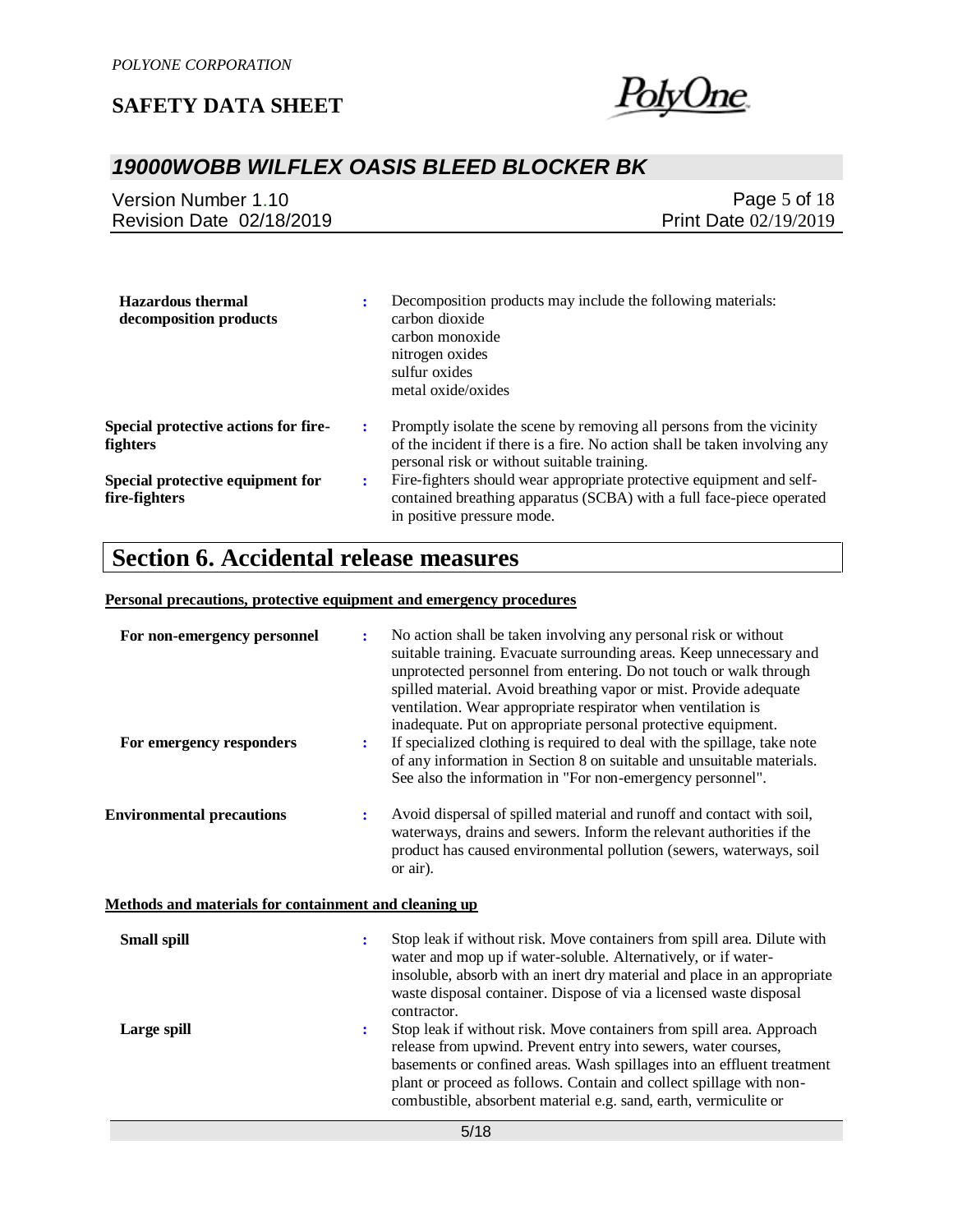

## *19000WOBB WILFLEX OASIS BLEED BLOCKER BK*

Version Number 1.10 Revision Date 02/18/2019

Page 6 of 18 Print Date 02/19/2019

diatomaceous earth and place in container for disposal according to local regulations (see Section 13). Dispose of via a licensed waste disposal contractor. Contaminated absorbent material may pose the same hazard as the spilled product. Note: see Section 1 for emergency contact information and Section 13 for waste disposal.

## **Section 7. Handling and storage**

#### **Precautions for safe handling**

| <b>Protective measures</b><br>Advice on general occupational<br>hygiene | ÷<br>÷ | Put on appropriate personal protective equipment (see Section 8). Do<br>not ingest. Avoid contact with eyes, skin and clothing. Avoid<br>breathing vapor or mist. Keep in the original container or an approved<br>alternative made from a compatible material, kept tightly closed when<br>not in use. Empty containers retain product residue and can be<br>hazardous. Do not reuse container.<br>Eating, drinking and smoking should be prohibited in areas where this<br>material is handled, stored and processed. Workers should wash hands<br>and face before eating, drinking and smoking. Remove contaminated                                  |
|-------------------------------------------------------------------------|--------|---------------------------------------------------------------------------------------------------------------------------------------------------------------------------------------------------------------------------------------------------------------------------------------------------------------------------------------------------------------------------------------------------------------------------------------------------------------------------------------------------------------------------------------------------------------------------------------------------------------------------------------------------------|
| Conditions for safe storage,<br>including any incompatibilities         | :      | clothing and protective equipment before entering eating areas. See<br>also Section 8 for additional information on hygiene measures.<br>Store in accordance with local regulations. Store in original container<br>protected from direct sunlight in a dry, cool and well-ventilated area,<br>away from incompatible materials (see Section 10) and food and<br>drink. Keep container tightly closed and sealed until ready for use.<br>Containers that have been opened must be carefully resealed and kept<br>upright to prevent leakage. Do not store in unlabeled containers. Use<br>appropriate containment to avoid environmental contamination. |

## **Section 8. Exposure controls/personal protection**

#### **Control parameters**

#### **Occupational exposure limits**

| <b>Ingredient name</b>                                                                       | <b>Exposure limits</b>                                   |  |
|----------------------------------------------------------------------------------------------|----------------------------------------------------------|--|
| Urea                                                                                         | <b>AIHA WEEL (1999-01-01)</b><br>TWA $10 \text{ mg/m}$ 3 |  |
| Paraffin waxes and Hydrocarbon waxes<br>OSHA PEL 1989 (1989-03-01)<br>TWA $2 \text{ mg/m}$ 3 |                                                          |  |
| 6/18                                                                                         |                                                          |  |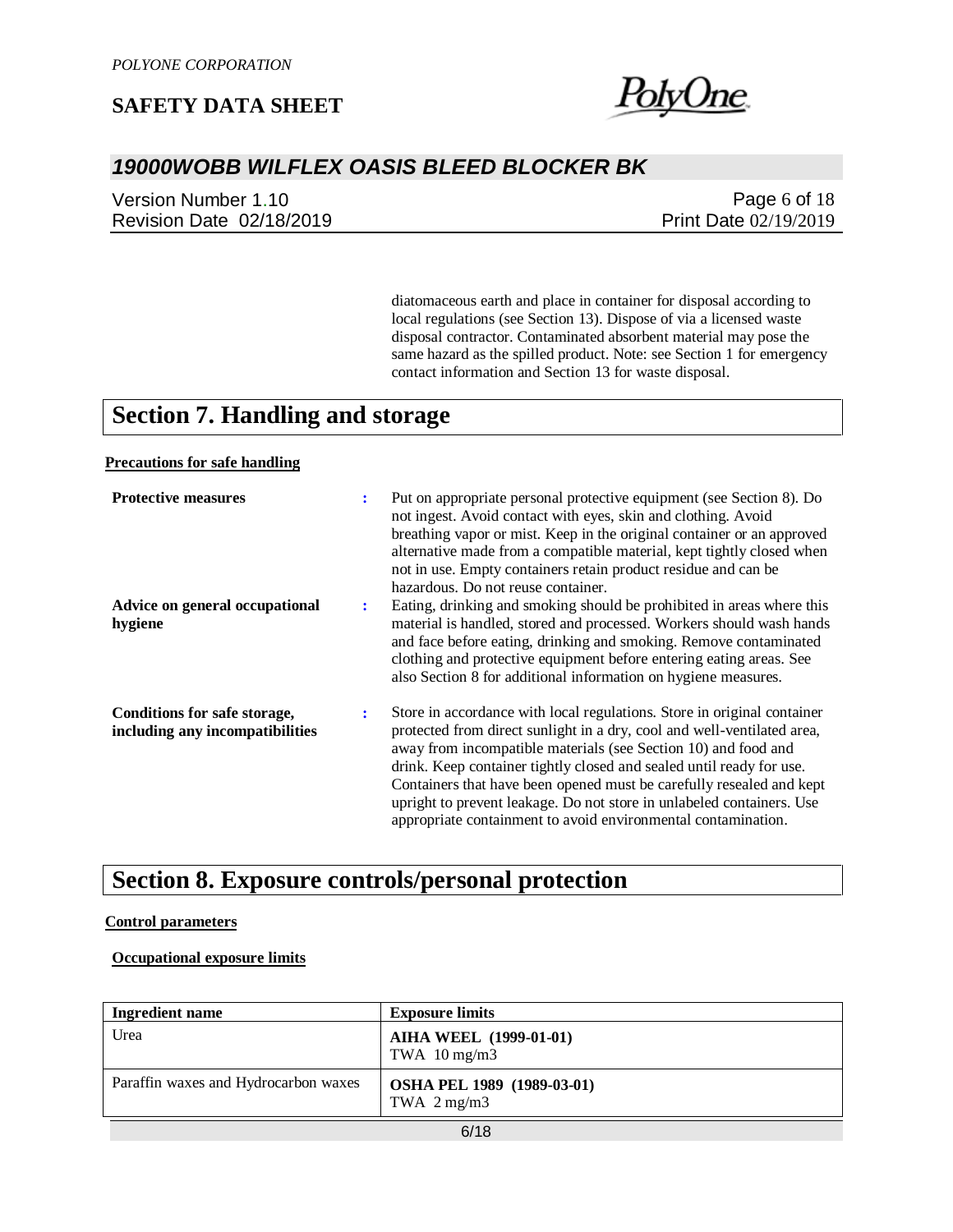

## *19000WOBB WILFLEX OASIS BLEED BLOCKER BK*

Version Number 1.10 Revision Date 02/18/2019

Page 7 of 18 Print Date 02/19/2019

|                                                                                                                | NIOSH REL (1994-06-01)<br>TWA 2 mg/m3 Form: Fume<br><b>ACGIH TLV (1994-09-01)</b><br>TWA 2 mg/m3 Form: Fume                                                                                                                                                                                                                                                                                                                                                                                                                                                                                                                |
|----------------------------------------------------------------------------------------------------------------|----------------------------------------------------------------------------------------------------------------------------------------------------------------------------------------------------------------------------------------------------------------------------------------------------------------------------------------------------------------------------------------------------------------------------------------------------------------------------------------------------------------------------------------------------------------------------------------------------------------------------|
| 1,2-Propanediol                                                                                                | <b>AIHA WEEL (1999-01-01)</b><br>TWA $10 \text{ mg/m}$ 3                                                                                                                                                                                                                                                                                                                                                                                                                                                                                                                                                                   |
| Distillates (petroleum), hydrotreated light                                                                    | ACGIH TLV (2003-01-01) Absorbed through skin.<br>TWA 200 mg/m3 (Calculated as total hydrocarbon vapor)                                                                                                                                                                                                                                                                                                                                                                                                                                                                                                                     |
| Appropriate engineering controls<br>$\ddot{\cdot}$<br><b>Environmental exposure controls</b><br>$\ddot{\cdot}$ | Good general ventilation should be sufficient to control worker<br>exposure to airborne contaminants.<br>Emissions from ventilation or work process equipment should be                                                                                                                                                                                                                                                                                                                                                                                                                                                    |
|                                                                                                                | checked to ensure they comply with the requirements of<br>environmental protection legislation. In some cases, fume scrubbers,<br>filters or engineering modifications to the process equipment will be<br>necessary to reduce emissions to acceptable levels.                                                                                                                                                                                                                                                                                                                                                             |
| <b>Individual protection measures</b>                                                                          |                                                                                                                                                                                                                                                                                                                                                                                                                                                                                                                                                                                                                            |
| <b>Hygiene</b> measures<br>$\ddot{\cdot}$<br><b>Eye/face protection</b><br>፡                                   | Wash hands, forearms and face thoroughly after handling chemical<br>products, before eating, smoking and using the lavatory and at the end<br>of the working period. Appropriate techniques should be used to<br>remove potentially contaminated clothing. Wash contaminated<br>clothing before reusing. Ensure that eyewash stations and safety<br>showers are close to the workstation location.<br>Safety eyewear complying with an approved standard should be used                                                                                                                                                    |
|                                                                                                                | when a risk assessment indicates this is necessary to avoid exposure to<br>liquid splashes, mists, gases or dusts. If contact is possible, the<br>following protection should be worn, unless the assessment indicates a<br>higher degree of protection: chemical splash goggles.                                                                                                                                                                                                                                                                                                                                          |
| <b>Skin protection</b>                                                                                         |                                                                                                                                                                                                                                                                                                                                                                                                                                                                                                                                                                                                                            |
| <b>Hand protection</b><br>$\ddot{\cdot}$                                                                       | Chemical-resistant, impervious gloves complying with an approved<br>standard should be worn at all times when handling chemical products<br>if a risk assessment indicates this is necessary. Considering the<br>parameters specified by the glove manufacturer, check during use that<br>the gloves are still retaining their protective properties. It should be<br>noted that the time to breakthrough for any glove material may be<br>different for different glove manufacturers. In the case of mixtures,<br>consisting of several substances, the protection time of the gloves<br>cannot be accurately estimated. |
| <b>Body protection</b><br>$\ddot{\cdot}$                                                                       | Personal protective equipment for the body should be selected based<br>on the task being performed and the risks involved and should be                                                                                                                                                                                                                                                                                                                                                                                                                                                                                    |
|                                                                                                                | 7/18                                                                                                                                                                                                                                                                                                                                                                                                                                                                                                                                                                                                                       |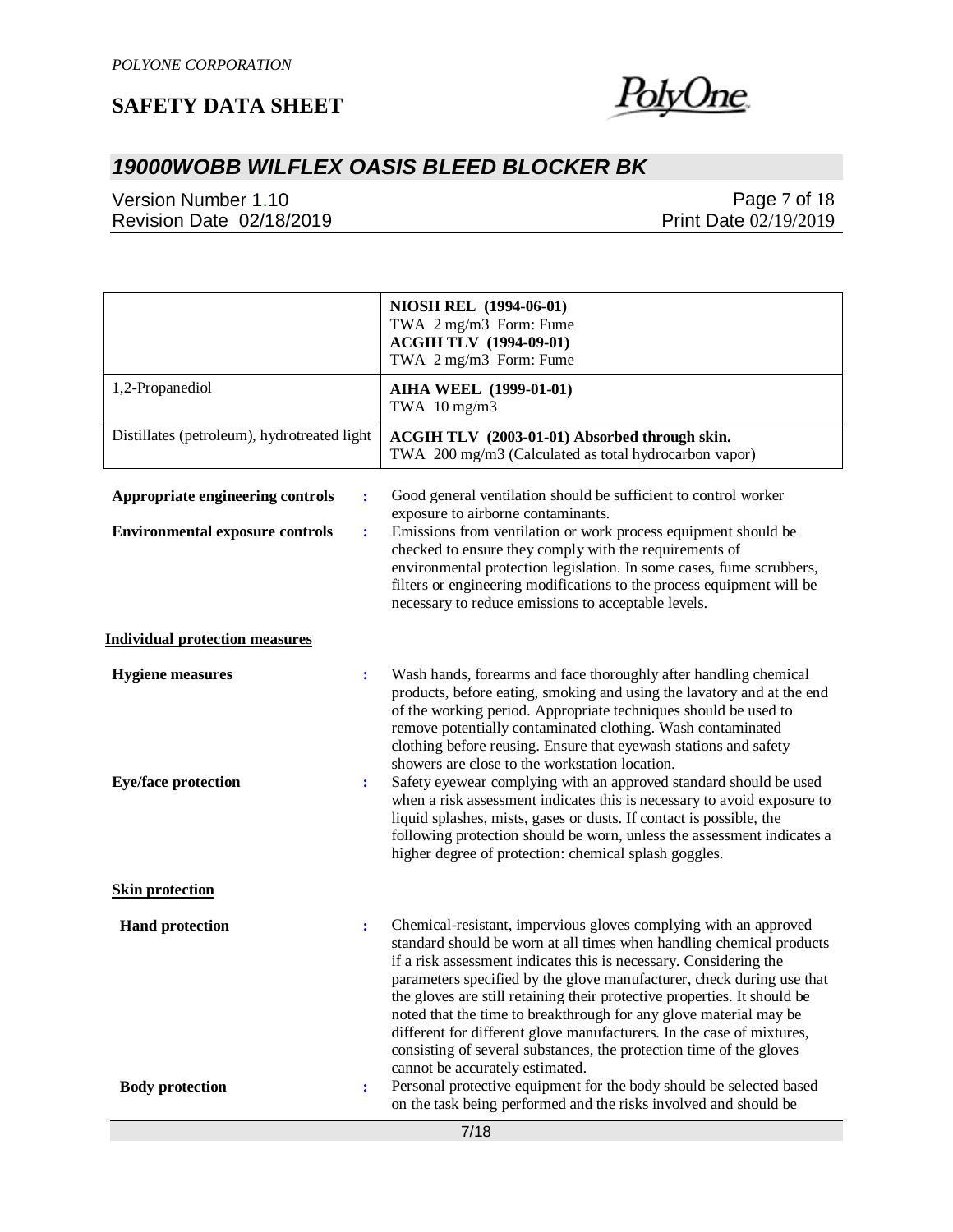

## *19000WOBB WILFLEX OASIS BLEED BLOCKER BK*

| Page $8$ of $18$                                       |
|--------------------------------------------------------|
| Print Date 02/19/2019                                  |
|                                                        |
|                                                        |
| approved by a specialist before handling this product. |
|                                                        |

| Other skin protection         | WPPIOTOG UT W DPOVINILLY COIDING INVISIONING WILD PICCHOGY.<br>Appropriate footwear and any additional skin protection measures |
|-------------------------------|---------------------------------------------------------------------------------------------------------------------------------|
|                               | should be selected based on the task being performed and the risks                                                              |
|                               | involved and should be approved by a specialist before handling this<br>product.                                                |
|                               |                                                                                                                                 |
| <b>Respiratory protection</b> | Based on the hazard and potential for exposure, select a respirator that                                                        |
|                               | meets the appropriate standard or certification. Respirators must be                                                            |
|                               | used according to a respiratory protection program to ensure proper                                                             |
|                               | fitting, training, and other important aspects of use.                                                                          |

# **Section 9. Physical and chemical properties**

#### **Appearance**

| <b>Physical state</b>            | ፡              | liquid [liquid]              |
|----------------------------------|----------------|------------------------------|
| Color                            | $\ddot{\cdot}$ | <b>BLACK</b>                 |
| Odor                             |                | Not available.               |
| <b>Odor threshold</b>            |                | Not available.               |
| pН                               |                | $4.0 - 7.5$                  |
| <b>Melting point</b>             | $\ddot{\cdot}$ | Not available.               |
| <b>Boiling point</b>             |                | Not available.               |
| <b>Flash point</b>               |                | Not applicable               |
| <b>Burning time</b>              | ፡              | Not available.               |
| <b>Burning rate</b>              |                | Not available.               |
| <b>Evaporation rate</b>          |                | Not available.               |
| <b>Flammability (solid, gas)</b> |                | Not available.               |
| Lower and upper explosive        | $\ddot{\cdot}$ | <b>Lower:</b> Not applicable |
| (flammable) limits               |                | <b>Upper:</b> Not applicable |
| Vapor pressure                   | $\ddot{\cdot}$ | $< 1$ mmHg                   |
| <b>Vapor density</b>             | ፡              | Not available.               |
| <b>Relative density</b>          |                | 1.13                         |
| Solubility                       |                | Not available.               |
| Solubility in water              |                | Not available.               |
| <b>Partition coefficient: n-</b> | ÷              | Not available.               |
| octanol/water                    |                |                              |
| <b>Auto-ignition temperature</b> | $\ddot{\cdot}$ | not applicable               |
| <b>Decomposition temperature</b> | ፡              | Not available.               |
| <b>SADT</b>                      | $\ddot{\cdot}$ | Not available.               |
| <b>Viscosity</b>                 |                | Dynamic: Not available.      |
|                                  |                |                              |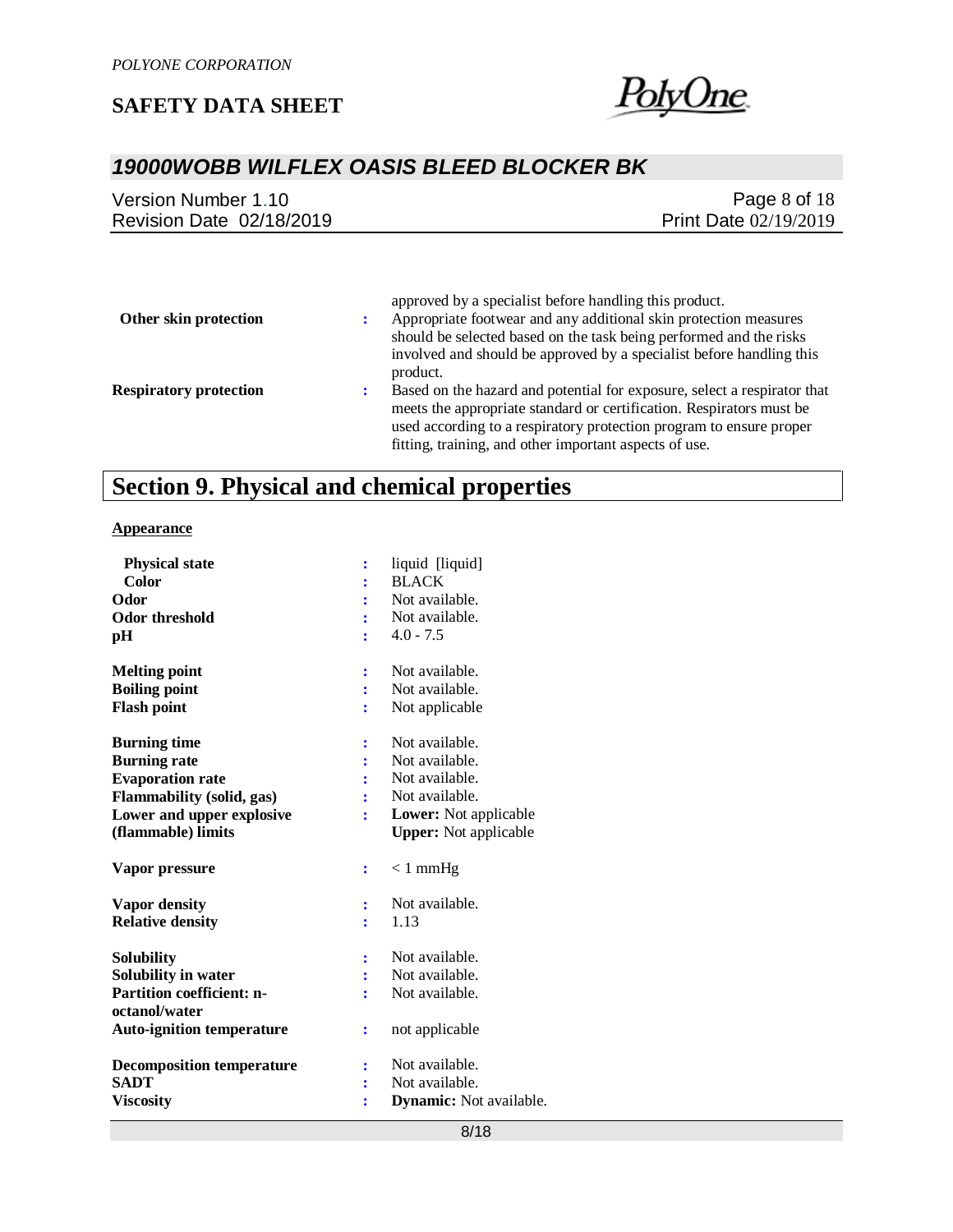

## *19000WOBB WILFLEX OASIS BLEED BLOCKER BK*

Version Number 1.10 Revision Date 02/18/2019

Page 9 of 18 Print Date 02/19/2019

**Kinematic:** Not available.

# **Section 10. Stability and reactivity**

| <b>Reactivity</b>                          | ٠<br>$\bullet$ | No specific test data related to reactivity available for this product or<br>its ingredients.           |
|--------------------------------------------|----------------|---------------------------------------------------------------------------------------------------------|
| <b>Chemical stability</b>                  | ÷              | Stable under recommended storage and handling conditions (see<br>Section 7).                            |
| <b>Possibility of hazardous reactions</b>  | ÷              | Under normal conditions of storage and use, hazardous reactions will<br>not occur.                      |
| <b>Conditions to avoid</b>                 |                | Keep away from extreme heat and oxidizing agents.                                                       |
| <b>Incompatible materials</b>              |                | Keep away from strong acids.<br>Oxidizer.                                                               |
| <b>Hazardous decomposition</b><br>products | ÷              | Under normal conditions of storage and use, hazardous decomposition<br>products should not be produced. |

## **Section 11. Toxicological information**

This mixture has not been evaluated as a whole for health effects. Exposure effects listed are based on existing health data for the individual components which comprise the mixture.

#### **Information on toxicological effects**

#### **Acute toxicity**

| <b>Product/ingredient name</b>              | <b>Result</b>               | <b>Species</b>             | <b>Dose</b>           | <b>Exposure</b>          |
|---------------------------------------------|-----------------------------|----------------------------|-----------------------|--------------------------|
| 1,2-Propanediol                             |                             |                            |                       |                          |
|                                             | LD50 Oral                   | Rat                        | $20,000$ mg/kg        | $\overline{a}$           |
| <b>Remarks - Inhalation:</b>                | No applicable toxicity data |                            |                       |                          |
|                                             | LD50 Dermal                 | Rabbit                     | $20,800$ mg/kg        | $\overline{\phantom{0}}$ |
| Distillates (petroleum), hydrotreated light |                             |                            |                       |                          |
| <b>Remarks - Oral:</b>                      | No applicable toxicity data |                            |                       |                          |
| <b>Remarks - Inhalation:</b>                | No applicable toxicity data |                            |                       |                          |
| <b>Remarks - Dermal:</b>                    | No applicable toxicity data |                            |                       |                          |
| Urea                                        |                             |                            |                       |                          |
|                                             | LD50 Oral                   | Rat                        | $8,471 \text{ mg/kg}$ | $\qquad \qquad -$        |
| <b>Remarks - Inhalation:</b>                | No applicable toxicity data |                            |                       |                          |
| <b>Remarks - Dermal:</b>                    | No applicable toxicity data |                            |                       |                          |
| Paraffin waxes and Hydrocarbon waxes        |                             |                            |                       |                          |
|                                             | LD50 Oral                   | Rat                        | $2,000$ mg/kg         | $\qquad \qquad -$        |
| <b>Remarks - Inhalation:</b>                | No applicable toxicity data |                            |                       |                          |
| <b>Remarks - Dermal:</b>                    | No applicable toxicity data |                            |                       |                          |
| <b>Conclusion/Summary</b>                   | ÷                           | Mixture. Not fully tested. |                       |                          |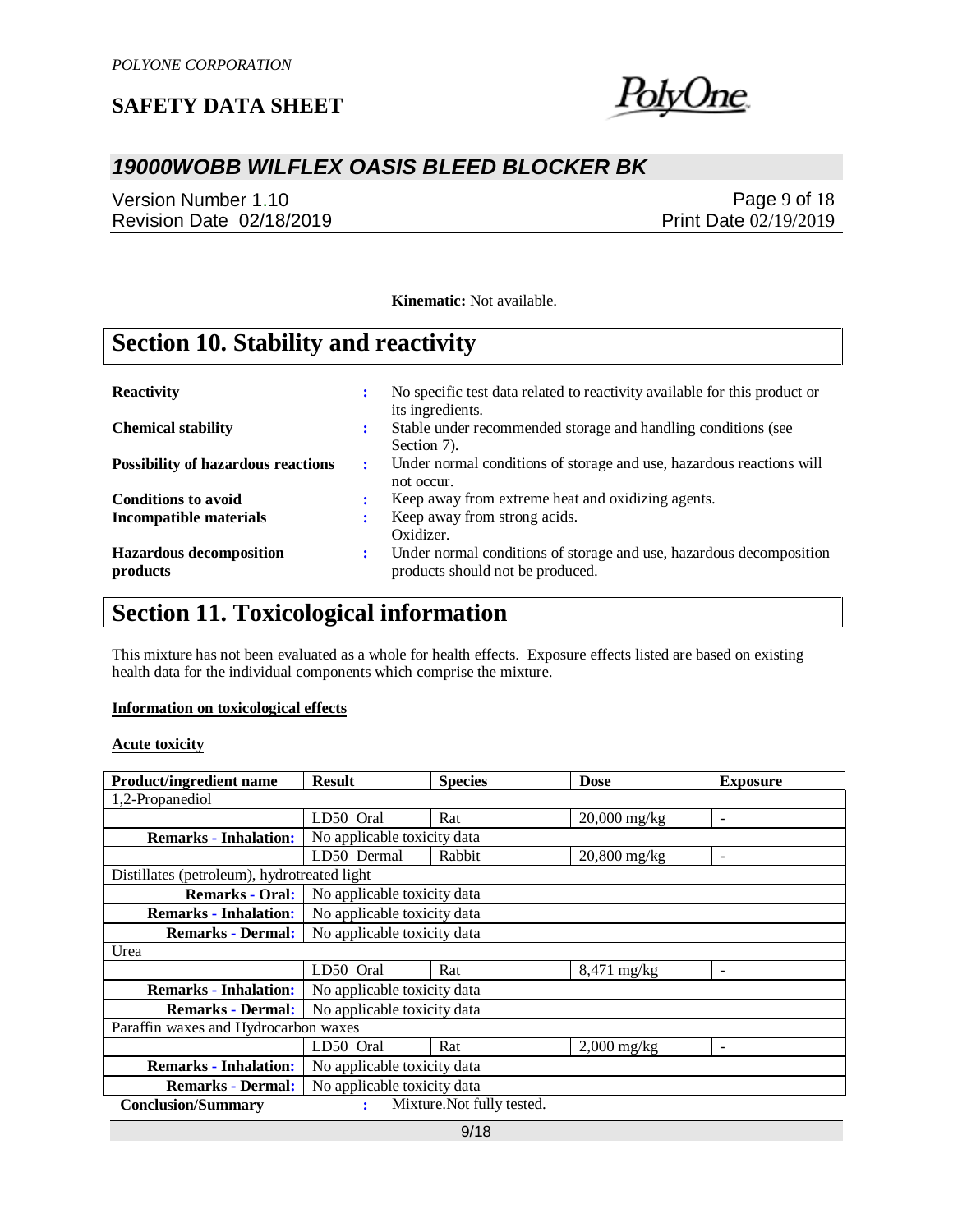

## *19000WOBB WILFLEX OASIS BLEED BLOCKER BK*

Version Number 1.10 Revision Date 02/18/2019

Page 10 of 18 Print Date 02/19/2019

#### **Irritation/Corrosion**

| Product/ingredient name | <b>Result</b> | <b>Species</b> | <b>Score</b> | <b>Exposure</b> | <b>Observation</b>       |
|-------------------------|---------------|----------------|--------------|-----------------|--------------------------|
| 1,2-Propanediol         | Skin - Mild   | Woman          |              | 96 hrs          | $\blacksquare$           |
|                         | irritant      |                |              |                 |                          |
|                         | Skin - Mild   | Human          |              | 168 hrs         | $\sim$                   |
|                         | irritant      |                |              |                 |                          |
|                         | Skin -        | Human          |              | 72 hrs          | $\sim$                   |
|                         | Moderate      |                |              |                 |                          |
|                         | irritant      |                |              |                 |                          |
|                         | Eyes - Mild   | Rabbit         |              |                 | $\blacksquare$           |
|                         | irritant      |                |              |                 |                          |
|                         | Eyes - Mild   | Rabbit         |              | 24 hrs          | $\overline{\phantom{a}}$ |
|                         | irritant      |                |              |                 |                          |
|                         | Skin -        | Child          |              | 96 hrs          | $\blacksquare$           |
|                         | Moderate      |                |              |                 |                          |
|                         | irritant      |                |              |                 |                          |
| Urea                    | Skin -        | Human          |              | 24 hrs          | $\overline{\phantom{a}}$ |
|                         | Moderate      |                |              |                 |                          |
|                         | irritant      |                |              |                 |                          |
|                         | Skin - Mild   | Human          |              | 72 hrs          | $\sim$                   |
|                         | irritant      |                |              |                 |                          |
| Paraffin waxes and      | Skin -        | Rabbit         |              |                 | $\blacksquare$           |
| Hydrocarbon waxes       | Moderate      |                |              |                 |                          |
|                         | irritant      |                |              |                 |                          |
|                         | Eyes - Mild   | Rabbit         |              |                 | $\blacksquare$           |
|                         | irritant      |                |              |                 |                          |
|                         | Skin - Mild   | Rabbit         |              | 24 hrs          | $\blacksquare$           |
|                         | irritant      |                |              |                 |                          |
|                         | Eyes - Mild   | Rabbit         |              | 24 hrs          | $\blacksquare$           |
|                         | irritant      |                |              |                 |                          |

 **Conclusion/Summary Eyes :** Mixture.Not fully tested.  **Respiratory :** Mixture.Not fully tested.

**:** Mixture.Not fully tested.

**Sensitization**

| <b>Conclusion/Summary</b> |                            |
|---------------------------|----------------------------|
| Skin                      | Mixture. Not fully tested. |
| <b>Respiratory</b>        | Mixture. Not fully tested. |

#### **Mutagenicity**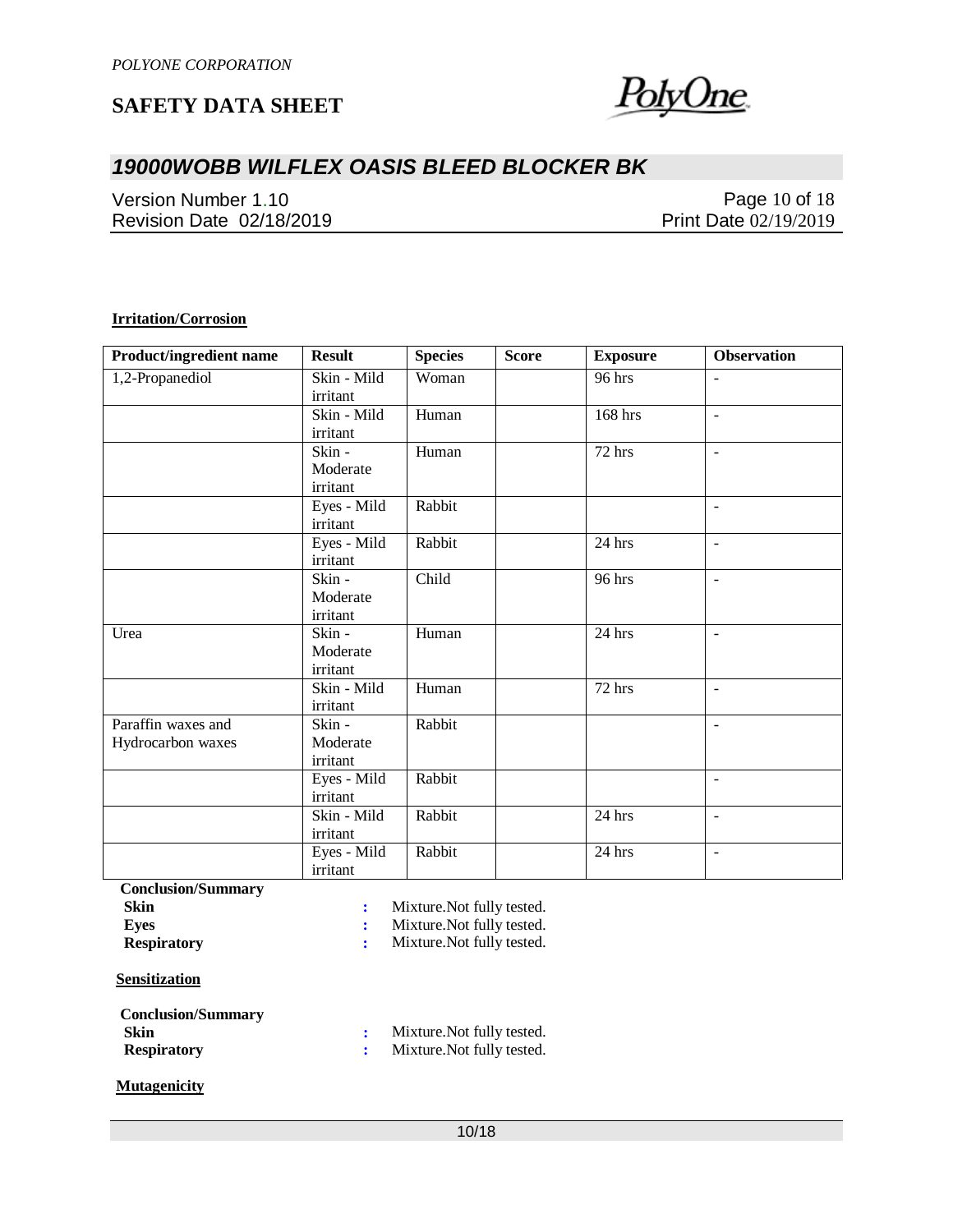

## *19000WOBB WILFLEX OASIS BLEED BLOCKER BK*

| Version Number 1.10      | Page 11 of 18         |
|--------------------------|-----------------------|
| Revision Date 02/18/2019 | Print Date 02/19/2019 |

| <b>Conclusion/Summary</b>    | ÷ | Mixture. Not fully tested. |
|------------------------------|---|----------------------------|
| Carcinogenicity              |   |                            |
| <b>Conclusion/Summary</b>    | ÷ | Mixture. Not fully tested. |
| <b>Reproductive toxicity</b> |   |                            |
| <b>Conclusion/Summary</b>    | ÷ | Mixture. Not fully tested. |
| <b>Teratogenicity</b>        |   |                            |
| <b>Conclusion/Summary</b>    | ÷ | Mixture. Not fully tested. |

#### **Specific target organ toxicity (single exposure)** Not available.

#### **Specific target organ toxicity (repeated exposure)** Not available.

#### **Aspiration hazard**

| Product/ingredient name                                                      |                         | <b>Result</b>                                     |
|------------------------------------------------------------------------------|-------------------------|---------------------------------------------------|
| Distillates (petroleum), hydrotreated light                                  |                         | <b>ASPIRATION HAZARD - Category 1</b>             |
| Information on likely routes of<br>÷<br>exposure                             | Not available.          |                                                   |
| Potential acute health effects                                               |                         |                                                   |
| <b>Eye contact</b>                                                           |                         | Causes serious eye irritation.                    |
| <b>Inhalation</b>                                                            |                         | No known significant effects or critical hazards. |
| <b>Skin contact</b>                                                          | Causes skin irritation. |                                                   |
| <b>Ingestion</b><br>÷                                                        |                         | No known significant effects or critical hazards. |
| Symptoms related to the physical, chemical and toxicological characteristics |                         |                                                   |
| <b>Eye contact</b><br>÷                                                      |                         | Adverse symptoms may include the following:       |
|                                                                              | pain or irritation      |                                                   |
|                                                                              | watering                |                                                   |
|                                                                              | redness                 |                                                   |
| <b>Inhalation</b><br>÷                                                       | No specific data.       |                                                   |
| <b>Skin contact</b><br>:                                                     |                         | Adverse symptoms may include the following:       |
|                                                                              | irritation              |                                                   |
|                                                                              | redness                 |                                                   |
| <b>Ingestion</b><br>÷                                                        | No specific data.       |                                                   |
|                                                                              |                         | 11/18                                             |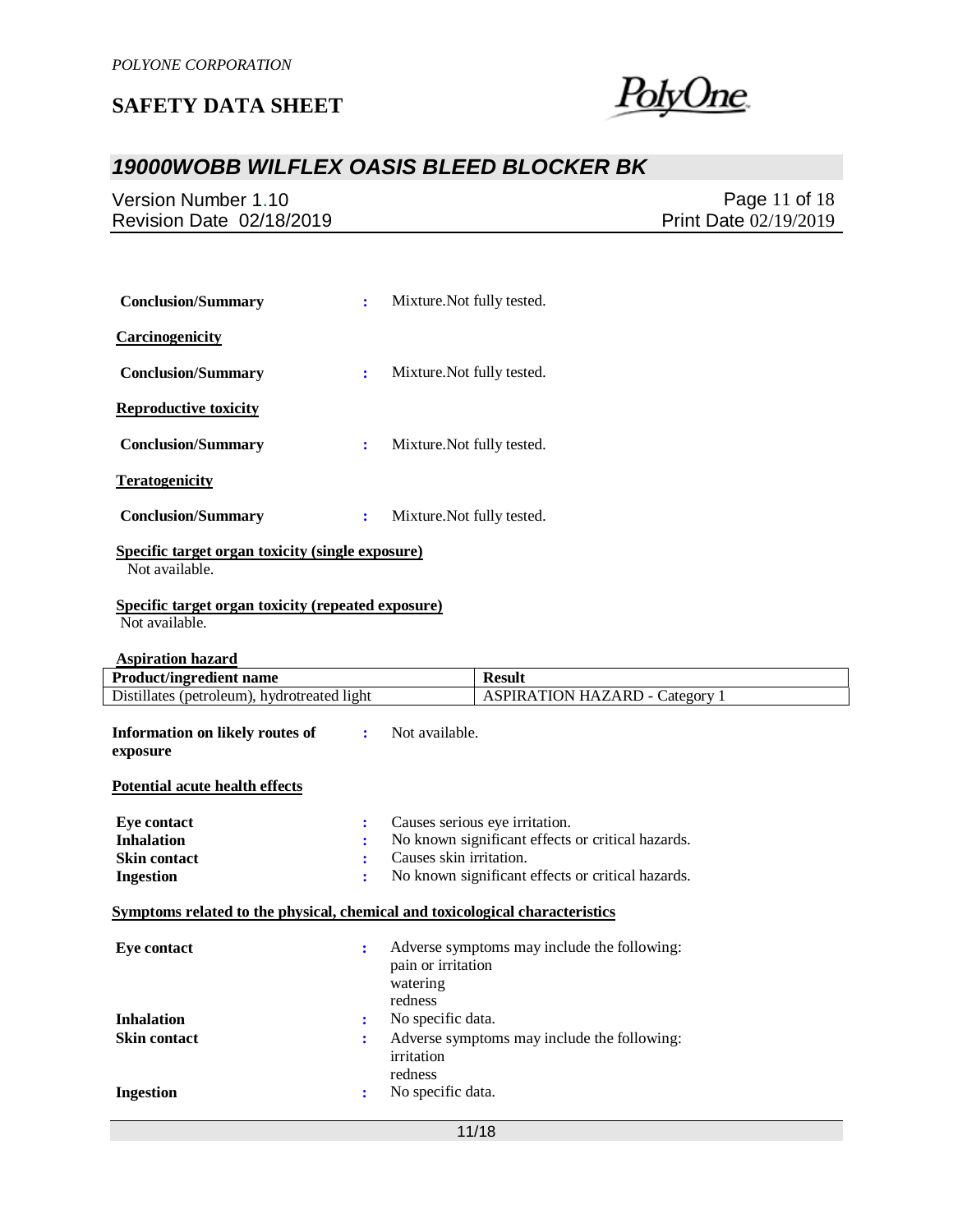

## *19000WOBB WILFLEX OASIS BLEED BLOCKER BK*

Version Number 1.10 Revision Date 02/18/2019

Page 12 of 18 Print Date 02/19/2019

#### **Delayed and immediate effects as well as chronic effects from short and long-term exposure**

#### **Short term exposure**

| Potential immediate effects                                          |                      | Not available.                                    |
|----------------------------------------------------------------------|----------------------|---------------------------------------------------|
| <b>Potential delayed effects</b>                                     |                      | Not available.                                    |
| Long term exposure                                                   |                      |                                                   |
| Potential immediate effects                                          | $\ddot{\phantom{a}}$ | Not available.                                    |
| <b>Potential delayed effects</b>                                     | ÷                    | Not available.                                    |
| <b>Potential chronic health effects</b><br><b>Conclusion/Summary</b> | $\ddot{\cdot}$       | Mixture. Not fully tested.                        |
| <b>General</b>                                                       | ٠.                   | No known significant effects or critical hazards. |
| Carcinogenicity                                                      | :                    | No known significant effects or critical hazards. |
| <b>Mutagenicity</b>                                                  | ÷                    | No known significant effects or critical hazards. |
| <b>Teratogenicity</b>                                                | ÷                    | No known significant effects or critical hazards. |
| <b>Developmental effects</b>                                         | ÷                    | No known significant effects or critical hazards. |
| <b>Fertility effects</b>                                             | ۰                    | No known significant effects or critical hazards. |

#### **Numerical measures of toxicity**

#### **Acute toxicity estimates**

| Route               | <b>ATE</b> value     |
|---------------------|----------------------|
| Oral                | $116,469$ mg/kg      |
| Route               | <b>ATE</b> value     |
| Inhalation (vapors) | $147.2 \text{ mg}/1$ |

## **Section 12. Ecological information**

#### **Toxicity**

| <b>Product/ingredient name</b> | <b>Result</b>                   | <b>Species</b>         | <b>Exposure</b> |
|--------------------------------|---------------------------------|------------------------|-----------------|
| 1,2-Propanediol                |                                 |                        |                 |
|                                | Acute LC50 710 Mg/l Fresh water | Fish - Fish            | 96 h            |
| <b>Remarks - Acute - Fish:</b> | Acute                           |                        |                 |
|                                | Acute $EC50 > 110$ Mg/l Fresh   | Aquatic invertebrates. | 48 h            |
|                                | water                           | Daphnia                |                 |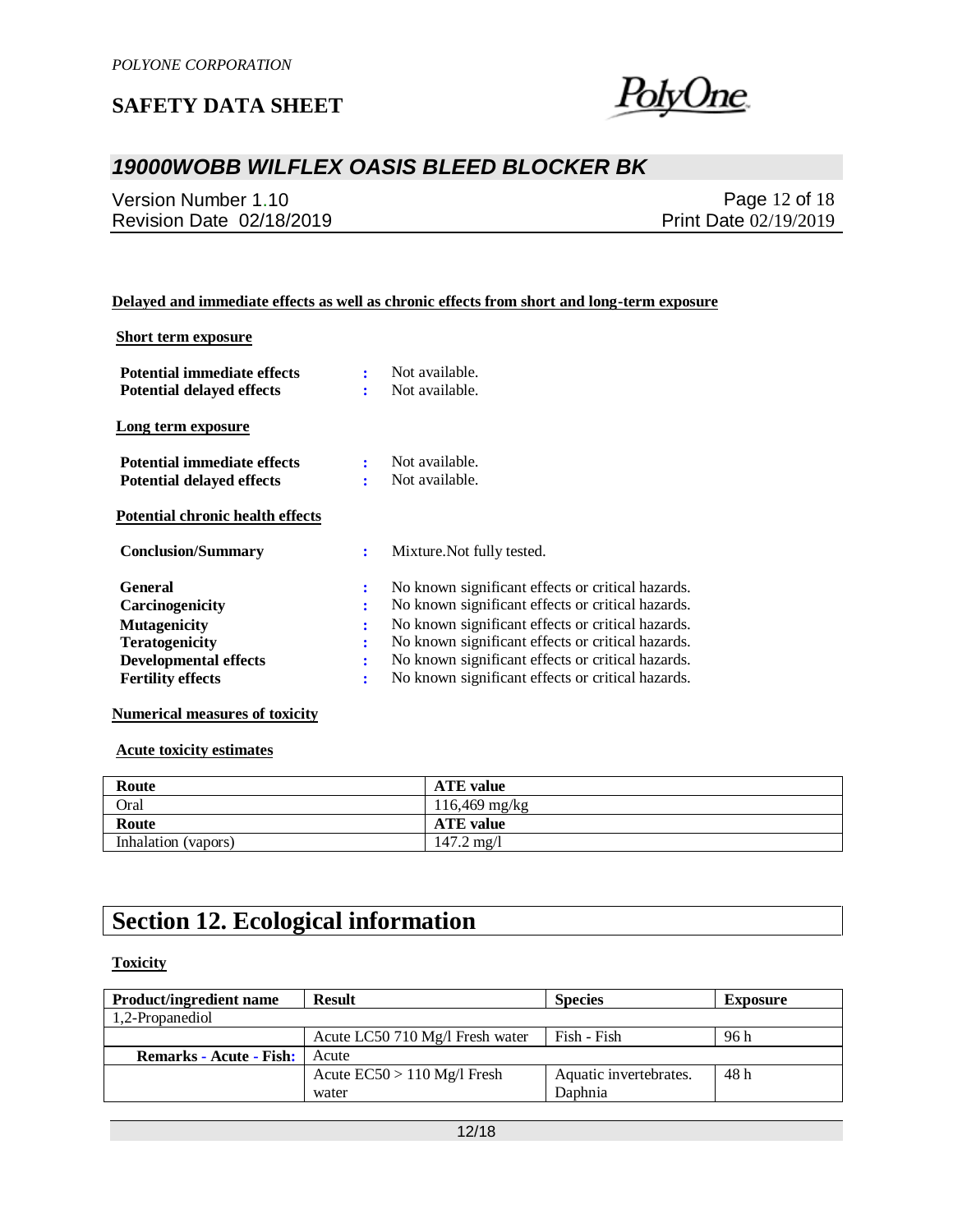

## *19000WOBB WILFLEX OASIS BLEED BLOCKER BK*

Version Number 1.10 Revision Date 02/18/2019

Page 13 of 18 Print Date 02/19/2019

| Remarks - Acute - Aquatic<br>invertebrates.: | Acute                                   |                        |      |
|----------------------------------------------|-----------------------------------------|------------------------|------|
|                                              | Acute LC50 1,020 Mg/l Fresh             | Aquatic invertebrates. | 48 h |
|                                              | water                                   | Crustaceans            |      |
| Remarks - Acute - Aquatic                    | Acute                                   |                        |      |
| invertebrates.:                              |                                         |                        |      |
| Remarks - Acute - Aquatic                    | No applicable toxicity data             |                        |      |
| plants:                                      |                                         |                        |      |
| <b>Remarks - Chronic - Fish:</b>             | No applicable toxicity data             |                        |      |
| <b>Remarks - Chronic -</b>                   | No applicable toxicity data             |                        |      |
| <b>Aquatic invertebrates.:</b>               |                                         |                        |      |
| Distillates (petroleum), hydrotreated light  |                                         |                        |      |
|                                              | Acute LC50 2.2 Mg/l Fresh water         | Fish - Fish            | 96 h |
| <b>Remarks - Acute - Fish:</b>               | Acute                                   |                        |      |
| Remarks - Acute - Aquatic                    | No applicable toxicity data             |                        |      |
| invertebrates.:                              |                                         |                        |      |
| Remarks - Acute - Aquatic                    | No applicable toxicity data             |                        |      |
| plants:                                      |                                         |                        |      |
| <b>Remarks - Chronic - Fish:</b>             | No applicable toxicity data             |                        |      |
| <b>Remarks - Chronic -</b>                   | No applicable toxicity data             |                        |      |
| <b>Aquatic invertebrates.:</b>               |                                         |                        |      |
| Urea                                         |                                         |                        |      |
|                                              | Acute LC50 0.000023 Mg/l Fresh<br>water | Fish - Fish            | 96 h |
| <b>Remarks - Acute - Fish:</b>               | Acute                                   |                        |      |
|                                              | Acute EC50 6,573.1 Mg/l Fresh           | Aquatic invertebrates. | 48 h |
|                                              | water                                   | Crustaceans            |      |
| Remarks - Acute - Aquatic                    | Acute                                   |                        |      |
| invertebrates.:                              |                                         |                        |      |
|                                              | Acute EC50 3,910 Mg/l Fresh             | Aquatic invertebrates. | 48 h |
|                                              | water                                   | Daphnia                |      |
| Remarks - Acute - Aquatic<br>invertebrates.: | Acute                                   |                        |      |
|                                              | No applicable toxicity data             |                        |      |
| Remarks - Acute - Aquatic<br>plants:         |                                         |                        |      |
|                                              | Chronic NOEC 2,000 Mg/l Fresh           | Fish - Fish            | 30 d |
|                                              | water                                   |                        |      |
| <b>Remarks - Chronic - Fish:</b>             | Chronic                                 |                        |      |
| <b>Remarks - Chronic -</b>                   | No applicable toxicity data             |                        |      |
| <b>Aquatic invertebrates.:</b>               |                                         |                        |      |
| Paraffin waxes and Hydrocarbon waxes         |                                         |                        |      |
| <b>Remarks - Acute - Fish:</b>               | No applicable toxicity data             |                        |      |
| Remarks - Acute - Aquatic                    | No applicable toxicity data             |                        |      |
| invertebrates.:                              |                                         |                        |      |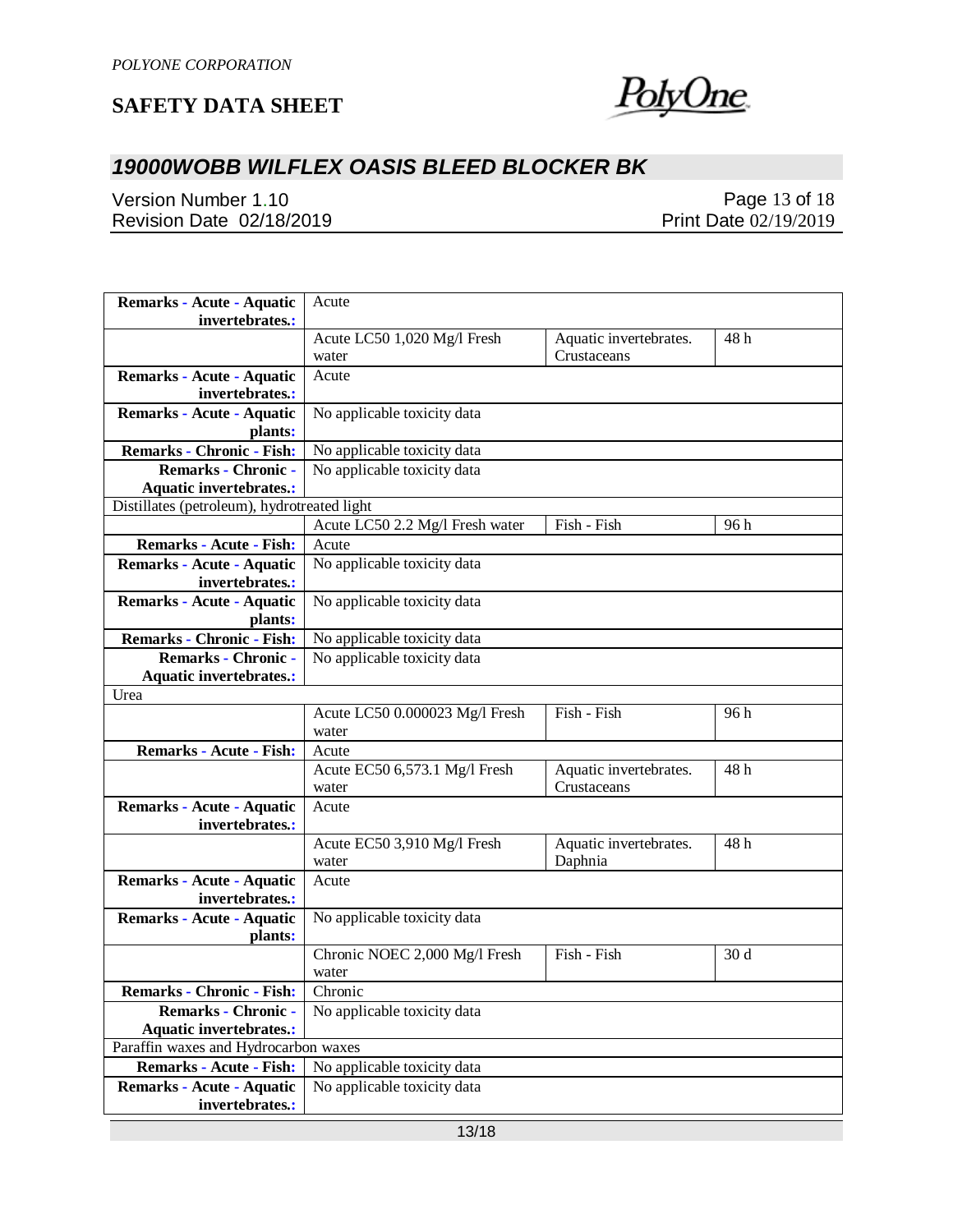

## *19000WOBB WILFLEX OASIS BLEED BLOCKER BK*

Version Number 1.10 Revision Date 02/18/2019

Page 14 of 18 Print Date 02/19/2019

| <b>Remarks - Acute - Aquatic</b>   No applicable toxicity data |                                                          |
|----------------------------------------------------------------|----------------------------------------------------------|
| plants:                                                        |                                                          |
| <b>Remarks - Chronic - Fish:</b> No applicable toxicity data   |                                                          |
|                                                                | <b>Remarks - Chronic -</b>   No applicable toxicity data |
| <b>Aquatic invertebrates.:</b>                                 |                                                          |
| <b>Conclusion/Summary</b>                                      | Not available.                                           |

#### **Persistence and degradability**

**Conclusion/Summary :** Not available.

#### **Bioaccumulative potential**

| <b>Product/ingredient name</b> | LogPow               | <b>BCF</b> | <b>Potential</b> |
|--------------------------------|----------------------|------------|------------------|
| 1.2-Propanediol                | .070.085<br>- 1      |            | low              |
| Urea                           | $\sqrt{2}$<br>$-1.1$ |            | low              |

#### **Mobility in soil**

| Soil/water partition coefficient | Not available.                                    |
|----------------------------------|---------------------------------------------------|
| (KOC)                            |                                                   |
| Other adverse effects            | No known significant effects or critical hazards. |

### **Section 13. Disposal considerations**

**Disposal methods :** The generation of waste should be avoided or minimized wherever possible. Disposal of this product, solutions and any by-products should at all times comply with the requirements of environmental protection and waste disposal legislation and any regional local authority requirements. Dispose of surplus and non-recyclable products via a licensed waste disposal contractor. Waste should not be disposed of untreated to the sewer unless fully compliant with the requirements of all authorities with jurisdiction. Waste packaging should be recycled. Incineration or landfill should only be considered when recycling is not feasible. This material and its container must be disposed of in a safe way. Care should be taken when handling emptied containers that have not been cleaned or rinsed out. Empty containers or liners may retain some product residues. Avoid dispersal of spilled material and runoff and contact with soil, waterways, drains and sewers.

**United States - RCRA Acute hazardous waste "P" List:** Not listed

14/18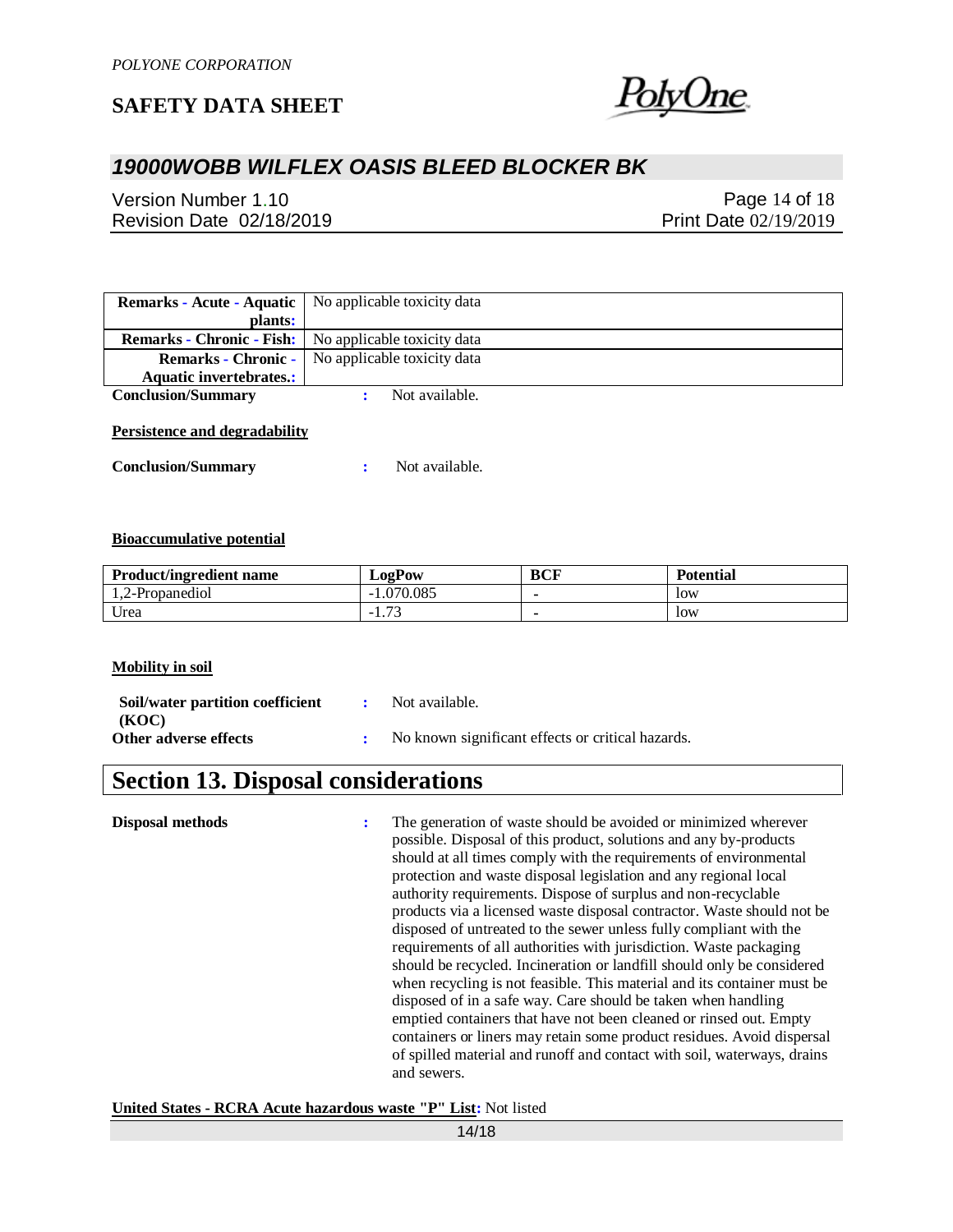

## *19000WOBB WILFLEX OASIS BLEED BLOCKER BK*

Version Number 1.10 Revision Date 02/18/2019

Page 15 of 18 Print Date 02/19/2019

**United States - RCRA Toxic hazardous waste "U" List:** Not listed

## **Section 14. Transport information**

| <b>U.S.DOT 49CFR</b><br>Ground/Air/Water | Not regulated for transportation.     |
|------------------------------------------|---------------------------------------|
| International Air<br>ICAO/IATA           | Consult mode specific transport rules |
| International Water<br>IMO/IMDG          | Consult mode specific transport rules |

# **Section 15. Regulatory information**

| <b>U.S. Federal regulations</b> | ÷ | United States - TSCA 12(b) - Chemical export notification: None<br>of the components are listed. |
|---------------------------------|---|--------------------------------------------------------------------------------------------------|
|                                 |   | United States - TSCA 4(a) - ITC Priority list: Not listed                                        |
|                                 |   | United States - TSCA 4(f) - Priority risk review: Not listed                                     |
|                                 |   | United States - TSCA $5(a)2$ - Final significant new use rules: Not                              |
|                                 |   | listed                                                                                           |
|                                 |   | United States - TSCA 5(a)2 - Proposed significant new use rules:<br>Not listed                   |
|                                 |   | United States - TSCA 5(e) - Substances consent order: Not listed                                 |
|                                 |   | United States - TSCA 6 - Final risk management: Not listed                                       |
|                                 |   | United States - TSCA 8(a) - Chemical risk rules: Not listed                                      |
|                                 |   | United States - TSCA 8(a) - Dioxin/Furane precusor: Not listed                                   |
|                                 |   | United States - TSCA 8(a) - Chemical Data Reporting (CDR): Not                                   |
|                                 |   | determined                                                                                       |
|                                 |   | United States - TSCA 8(a) - Preliminary assessment report                                        |
|                                 |   | (PAIR): Listed Acetaldehyde                                                                      |
|                                 |   | United States - TSCA 8(c) - Significant adverse reaction (SAR):                                  |
|                                 |   | Listed Hexamethylene diisocyanate                                                                |
|                                 |   | United States - TSCA 8(d) - Health and safety studies: Not listed                                |
|                                 |   | United States - TSCA 4(a) - Final Test Rules: Not listed                                         |
|                                 |   | United States - TSCA 4(a) - Proposed test rules: Not listed                                      |
|                                 |   | United States - TSCA 6 - Proposed risk management: Not listed                                    |
|                                 |   | United States - EPA Clean water act (CWA) section 307 - Priority                                 |
|                                 |   | pollutants: Listed Hexamethylene diisocyanate                                                    |
|                                 |   |                                                                                                  |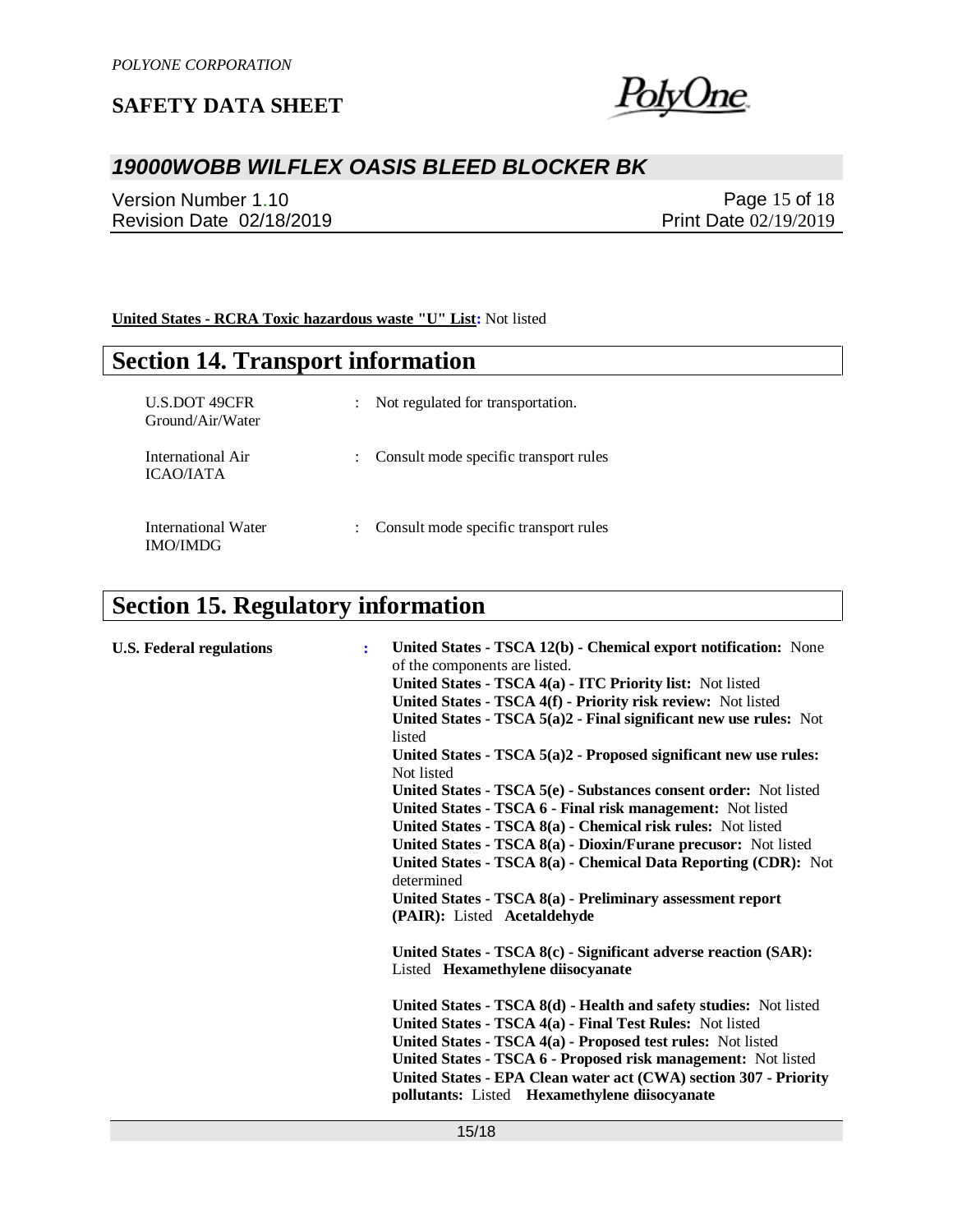

## *19000WOBB WILFLEX OASIS BLEED BLOCKER BK*

| Version Number 1.10      | Page 16 of 18                |
|--------------------------|------------------------------|
| Revision Date 02/18/2019 | <b>Print Date 02/19/2019</b> |
|                          |                              |

 **Acrylonitrile**

**United States - EPA Clean water act (CWA) section 311 - Hazardous substances:** Listed **United States - EPA Clean air act (CAA) section 112 - Accidental release prevention - Flammable substances:** Not listed **United States - EPA Clean air act (CAA) section 112 - Accidental release prevention - Toxic substances:** Not listed **United States - Department of commerce - Precursor chemical:**  Not listed

| <b>Clean Air Act Section 112(b)</b>         | ٠                 | Listed     |
|---------------------------------------------|-------------------|------------|
| <b>Hazardous Air Pollutants (HAPs)</b>      |                   |            |
| <b>Clean Air Act Section 602 Class I</b>    | $\mathbf{r}$      | Not listed |
| <b>Substances</b>                           |                   |            |
| <b>Clean Air Act Section 602 Class II :</b> |                   | Not listed |
| <b>Substances</b>                           |                   |            |
| <b>DEA List I Chemicals (Precursor</b>      | $\mathbf{1}$      | Not listed |
| <b>Chemicals</b> )                          |                   |            |
| <b>DEA List II Chemicals (Essential</b>     | $\sim$ 100 $\sim$ | Not listed |
| <b>Chemicals</b> )                          |                   |            |

#### **US. EPA CERCLA Hazardous Substances (40 CFR 302)**

not applicable

**SARA 311/312**

**Classification :** SKIN IRRITATION - Category 2 EYE IRRITATION - Category 2A

#### **Composition/information on ingredients**

| <b>Name</b>              | $\frac{6}{6}$        | <b>Classification</b>                           |
|--------------------------|----------------------|-------------------------------------------------|
| Paraffin waxes and       | $>= 1 - 1 = 3$       | <b>ACUTE TOXICITY - oral - Category 4</b>       |
| Hydrocarbon waxes        |                      | <b>SKIN IRRITATION - Category 2</b>             |
|                          |                      | <b>EYE IRRITATION - Category 2B</b>             |
|                          |                      |                                                 |
| Urea                     | $>= 3 - 5$           | <b>SKIN IRRITATION - Category 2</b>             |
|                          |                      | <b>EYE IRRITATION - Category 2A</b>             |
|                          |                      |                                                 |
| 1,2-Propanediol          | $\geq$ 5 - $\leq$ 10 | <b>SKIN IRRITATION - Category 2</b>             |
|                          |                      | <b>EYE IRRITATION - Category 2B</b>             |
|                          |                      |                                                 |
| Distillates (petroleum), | $>= 5 - 5 = 10$      | FLAMMABLE LIQUIDS - Category 3                  |
| hydrotreated light       |                      | <b>ACUTE TOXICITY</b> - inhalation - Category 4 |
| 16/18                    |                      |                                                 |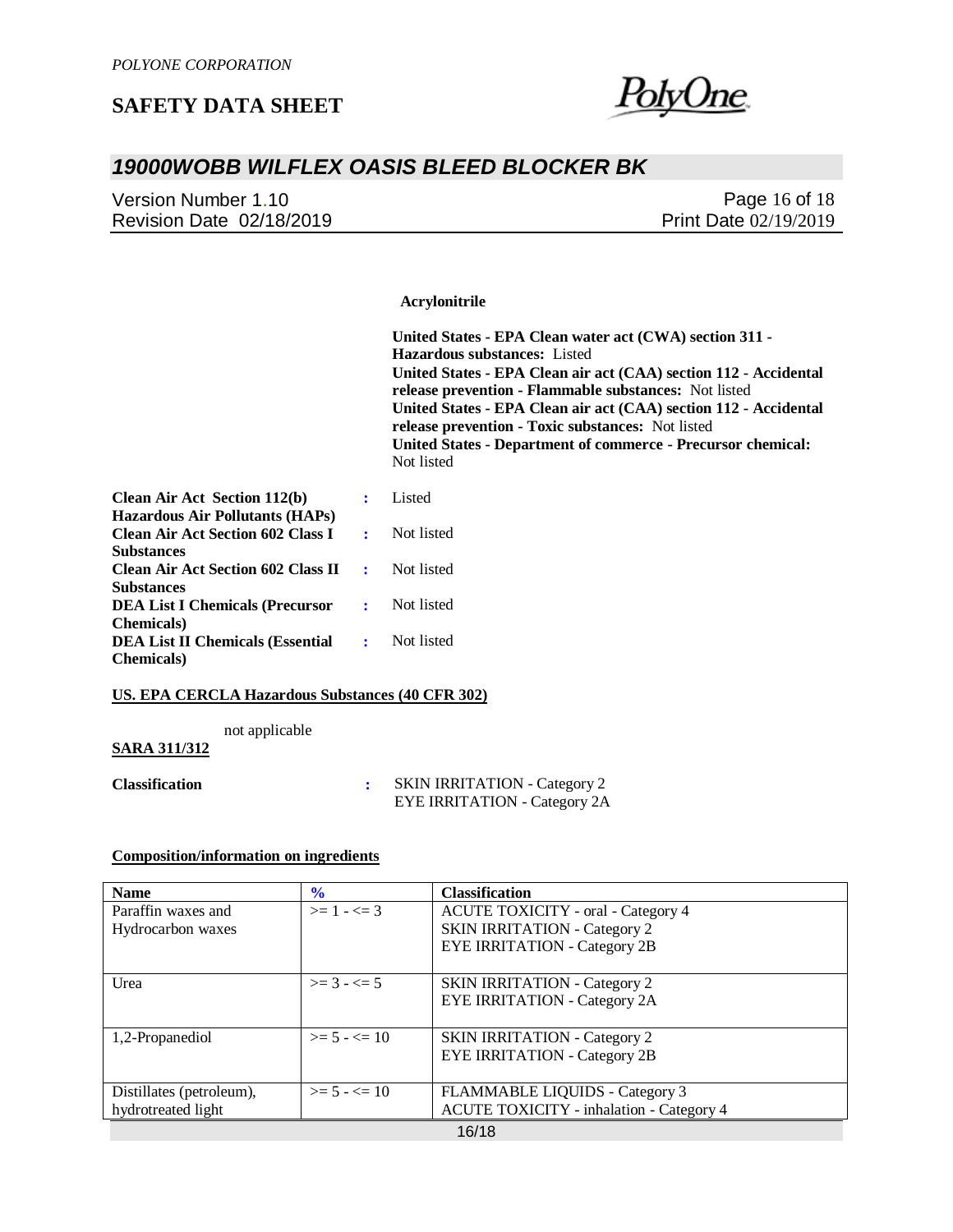

## *19000WOBB WILFLEX OASIS BLEED BLOCKER BK*

Version Number 1.10 Revision Date 02/18/2019

Page 17 of 18 Print Date 02/19/2019

|                                                                                |   | <b>SKIN IRRITATION - Category 2</b>    |
|--------------------------------------------------------------------------------|---|----------------------------------------|
|                                                                                |   | <b>ASPIRATION HAZARD - Category 1</b>  |
|                                                                                |   |                                        |
|                                                                                |   |                                        |
| <b>SARA 313</b>                                                                |   |                                        |
| Not applicable.                                                                |   |                                        |
| <b>State regulations</b>                                                       |   |                                        |
| <b>Massachusetts</b>                                                           | ÷ | None of the components are listed.     |
| <b>New York</b>                                                                | ÷ | None of the components are listed.     |
| <b>New Jersey</b>                                                              | ÷ | The following components are listed:   |
|                                                                                |   | Paraffin waxes and Hydrocarbon waxes   |
|                                                                                |   | 1,2-Propanediol                        |
|                                                                                |   | Barium sulfate                         |
| Pennsylvania                                                                   | ÷ | The following components are listed:   |
|                                                                                |   | Barium sulfate                         |
|                                                                                |   | 1,2-Propanediol                        |
|                                                                                |   |                                        |
|                                                                                |   | Paraffin waxes and Hydrocarbon waxes   |
| California Prop. 65                                                            |   |                                        |
| This product does not require a Safe Harbor warning under California Prop. 65. |   |                                        |
| <b>United States inventory (TSCA 8b)</b>                                       | ÷ | All components are listed or exempted. |
|                                                                                |   |                                        |
| <b>Canada inventory</b>                                                        | ÷ | Not determined.                        |
| <b>International regulations</b>                                               |   |                                        |
|                                                                                |   |                                        |
| <b>Inventory list</b>                                                          |   |                                        |
| Australia                                                                      | ÷ | Not determined.                        |
| Canada                                                                         |   | Not determined.                        |
| <b>China</b>                                                                   |   | Not determined.                        |
| <b>Europe inventory</b>                                                        |   | Not determined.                        |
| <b>Japan</b>                                                                   |   | Not determined.                        |
| <b>New Zealand</b>                                                             |   | Not determined.                        |
| <b>Philippines</b>                                                             |   | Not determined.                        |
| <b>Republic of Korea</b>                                                       |   | Not determined.                        |
| <b>Taiwan</b>                                                                  | ÷ | Not determined.                        |
| <b>Turkey</b>                                                                  | ÷ | Not determined.                        |
| <b>United States</b>                                                           | ÷ | All components are listed or exempted. |

# **Section 16. Other information**